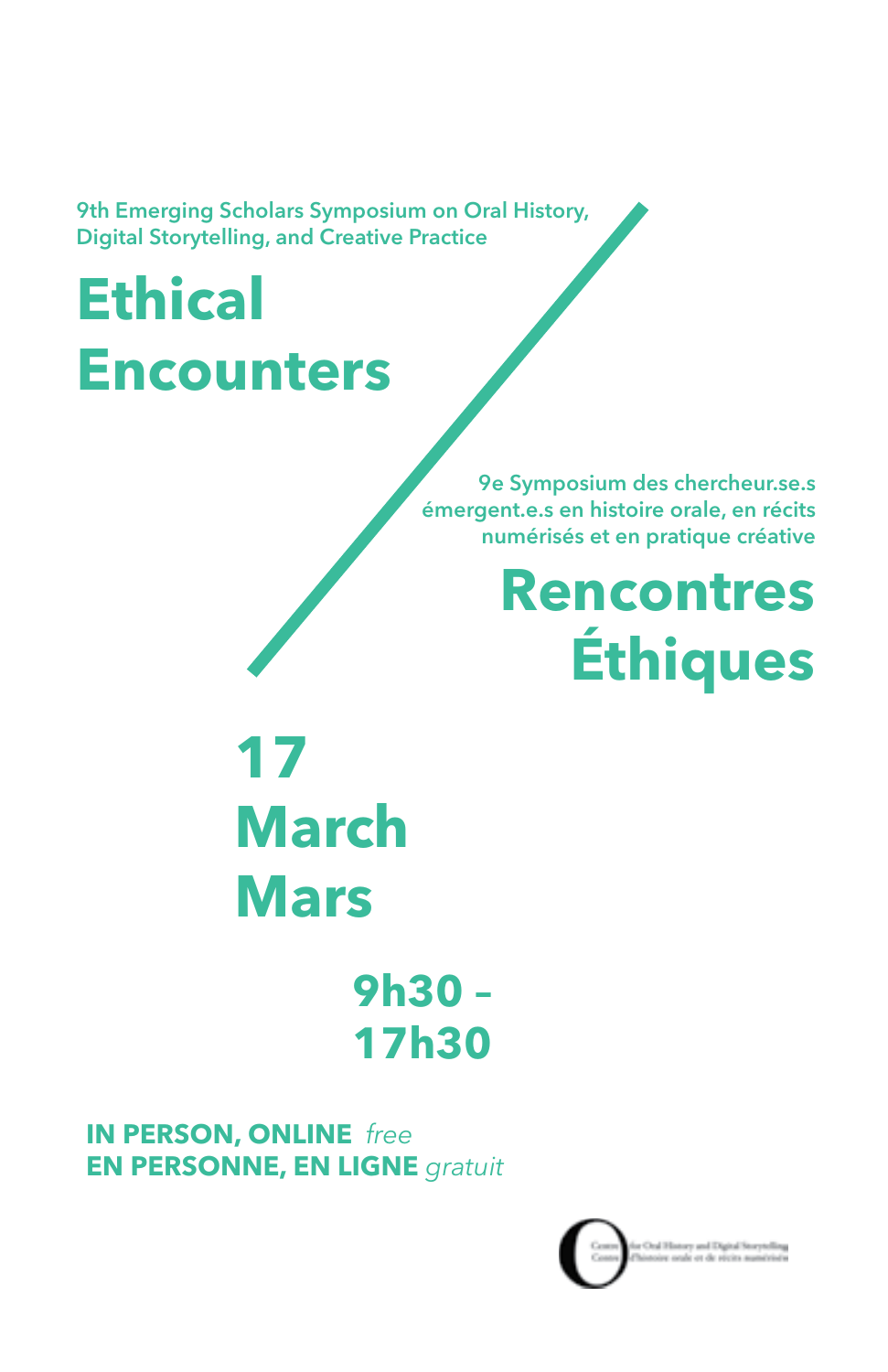#### **S C H E D U L E | H O R A I R E**

#### **Thursday March 17 2022 | Jeudi 17 mars 2022**

- 9:30–9:40 Welcome | Mot de bienvenue
- 9:40-11:10 Embracing vulnerability | Accueillir la vulnérabilité
- 11:10–11:25 Break | Pause
- 11:25–12:40 Breaking silences | Briser les silences
- 12:40–13:25 Lunch | Dîner
- 13:25–14:25 Keynote | Conférence
- 14:25–14:40 Award for Excellence in Oral History | Prix d'excellence en histoire orale
- 14:40–14:55 Break | Pause
- 14:55–16:10 (Co)creative encounters | rencontres (co)créatives
- 16:10–16:25 Break | Pause
- 16:25–17:25 Subversive practices | Pratiques subversives
- 17:25–17:30 Closing remarks | Mot de la fin

#### **Organising Committee | Comité organisateur :**

Sarah Bengle, Simona Elena Apostol, Emma Haraké, Lea Kabiljo, Houry

Pilibbossian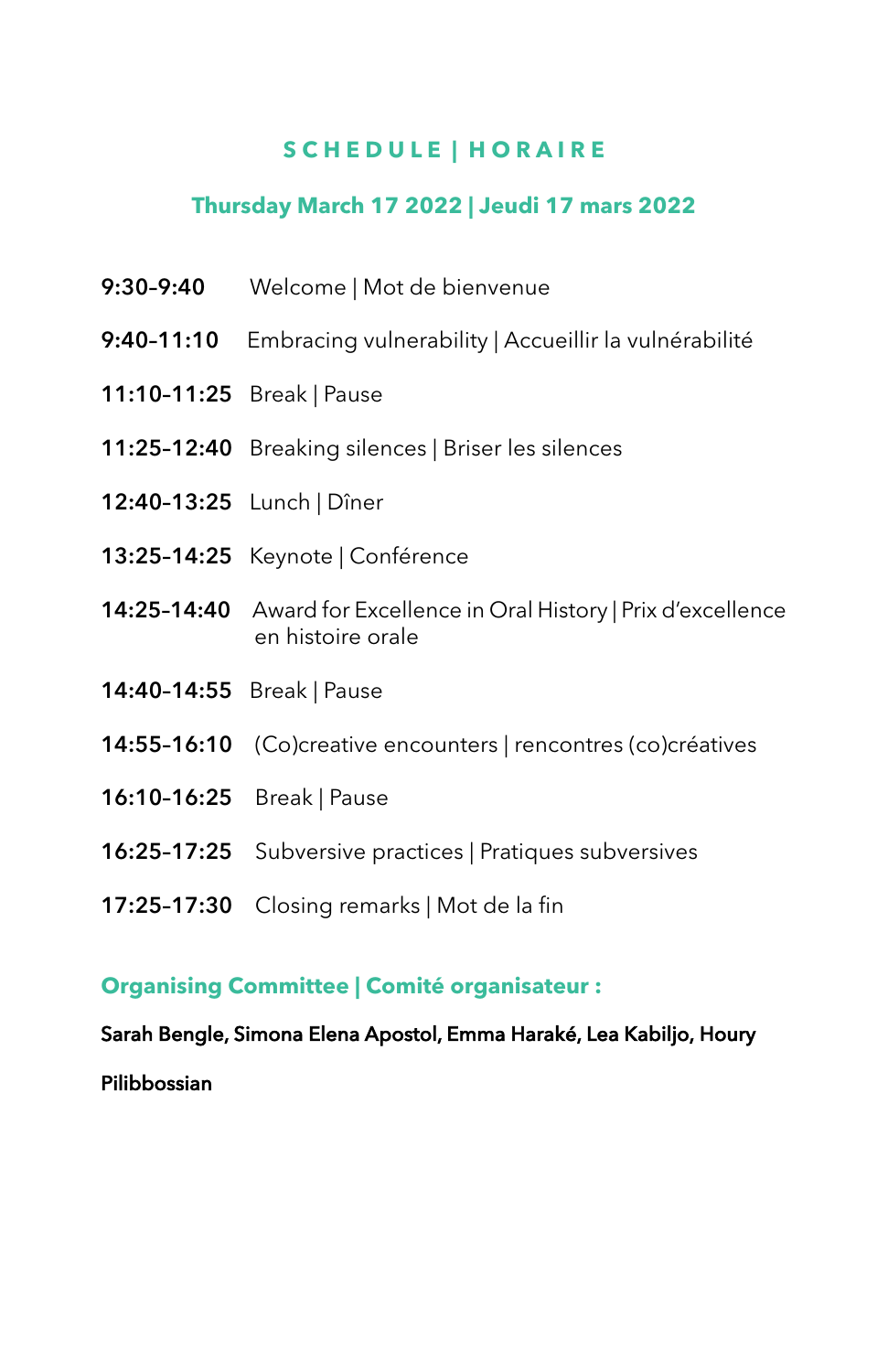#### **Thursday March 17 2022 | Jeudi 17 mars 2022**

#### **9:30–9:40 Welcome | Mot de bienvenue**

#### **9:40–11:10 Embracing vulnerability | Accueillir la vulnérabilité** Chaired by | Modérée par Lorrie Blaire

Piyusha Chatterjee, PhD Candidate, Individualized Program, Concordia University *Memories of childhood in life history interviews with buskers | Réminiscence de l'enfance lors d'entretiens biographiques avec des musiciens ambulants*

Patricia Branco Cornish, PhD student, Communications Department, Concordia University

*Zoom it: doing oral history with older people in the age of pandemic | Zoom it: faire de l'histoire orale auprès de personnes âgées en temps de pandémie*

Kelly Norah Drukker, PhD Candidate, Humanities, Concordia University *"Granny's Things": Personal Objects as Gateways into a Life Story | "Ce qui appartient à Mamie": objets personnels comme passerelles vers un récit de vie*

Lina Shoumarova, Master's degree in Educational Studies, Concordia University

*The Book as a Space for Encountering the Other and Bridging Difference | Le livre comme un espace pour rencontrer et rejoindre l'autre à travers la différence*

#### **11:10–11:25 Break | Pause**

#### **11:25–12:40** Breaking silences | Briser les silences Chaired by | Modéré par Stéphane Martelly

Mayra Jucá, PhD student, Center for The Research and Documentation of Contemporary Brazilian History, Fundação Getúlio Vargas (FGV) in Rio de Janeiro

*Denied Cities: Subversive amateur films as prompts for remembering the Brazilian military dictatorship in oral history interviews | Villes réprimées: films amateurs subversifs comme déclencheurs pour se souvenir de la dictature militaire brésilienne lors d'entretiens d'histoire orale*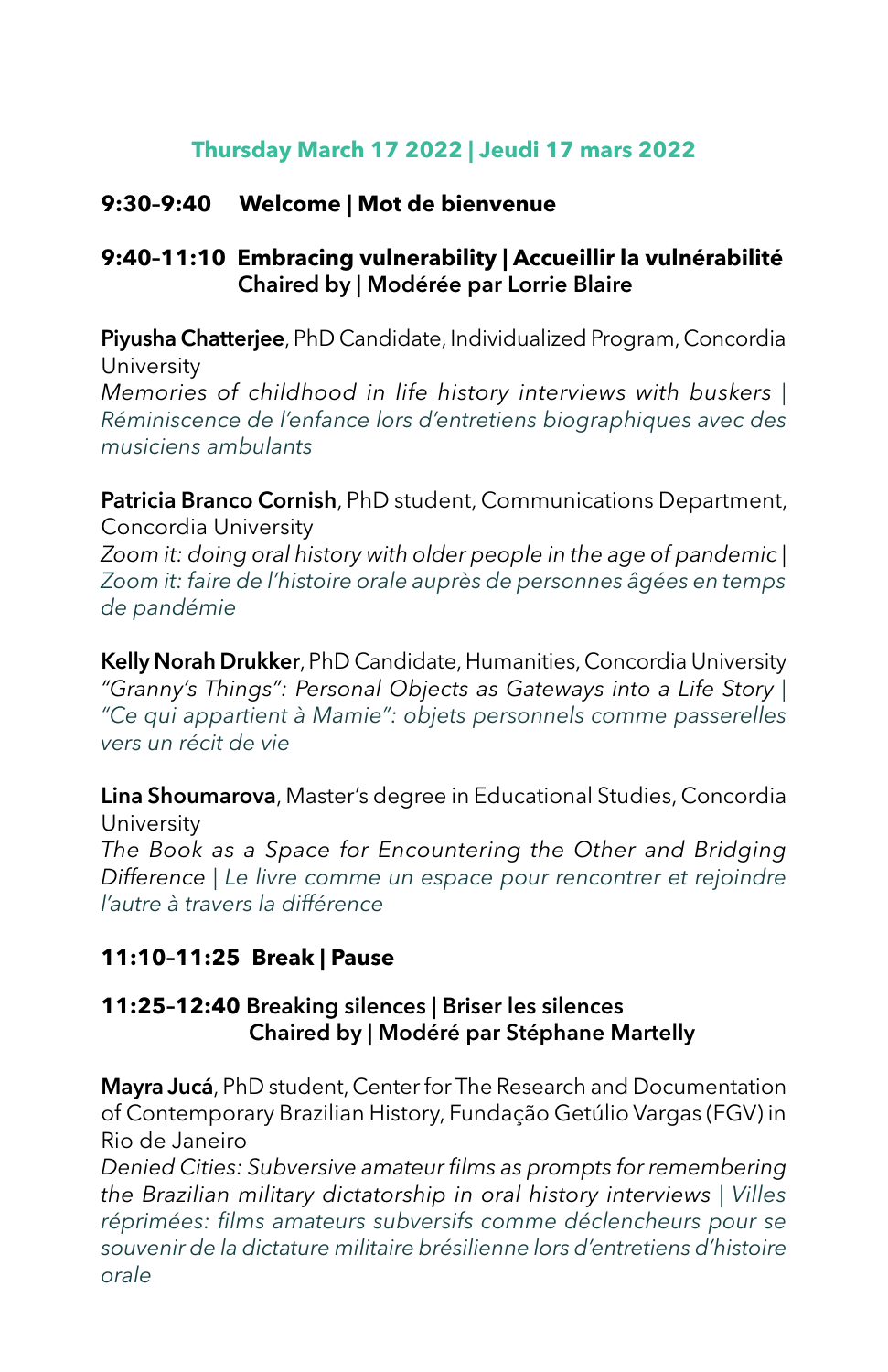Eimear Rosato, PhD Candidate, Department of History and School of Irish Studies, Concordia University

*The difficulties o f c onducting o ral h istory i n N orthern I reland | Les difficultés de produire de l'histoire orale en Irlande du Nord*

Javier Fuentes Bernal (iel), consultant e affilié e à la mission d'observation des droits humains du Comité de solidarité Canada Colombie, Sarah Bengle (elle / iel), étudiante-chercheur.e à la maîtrise en Géographie à l'université Concordia, affilié.e au COHDS, Gildardo Gomez (il / lui), leader social, représentant de l'association minière ASOMICOPRO, Jashim Rodriguez (iel), artiste numérique, game designer, affilié à Ubisoft et Studio Le Beam, Rico (iel), designer graphique et artiste visuelle affilié.e à PlayFitt, Chris Vargas (iel) BFA, artiste sonore affilié.e au Suoni Per Il Popolo Festival *El oro no viene solo: réalité virtuelle contre l'extractivisme canadien |* 

*El oro no viene solo: virtual reality against canadien extractivism*

## **12:40 – 13:25 Lunch | Dîner**

## **13:25–14:25 Keynote | Conférence**

Amina Jalabi, M.A. Art Education, Concordia University *Art as a tool to represent difficult knowledge | L'art comme un outil pour représenter les formes difficiles de savoir*

#### **14:25–14:40 Award for Excellence in Oral History | Prix d'excellence en histoire orale**

**14:40–14:55 Break | Pause**

### **14:55 – 16:10 (Co)creative encounters | rencontres (Co)créa**t**ives** Chaired by | Modérée par Lisa Ndejuru

David LeRue, PhD, Art Education, Concordia University *Making and Meaning: A Proposition for Community-Based Research Creation | Créer et signifier: une proposition pour la recherche-création communautaire*

Salma Hankouri, PhD candidate, Humanities program, Concordia University

*"Who are we?" Ethical issues of positionality and representation in Indigenous research | « Qui sommes-nous? » Problématiques éthiques de positionnalité et de représentation au sein de la recherche autochtone*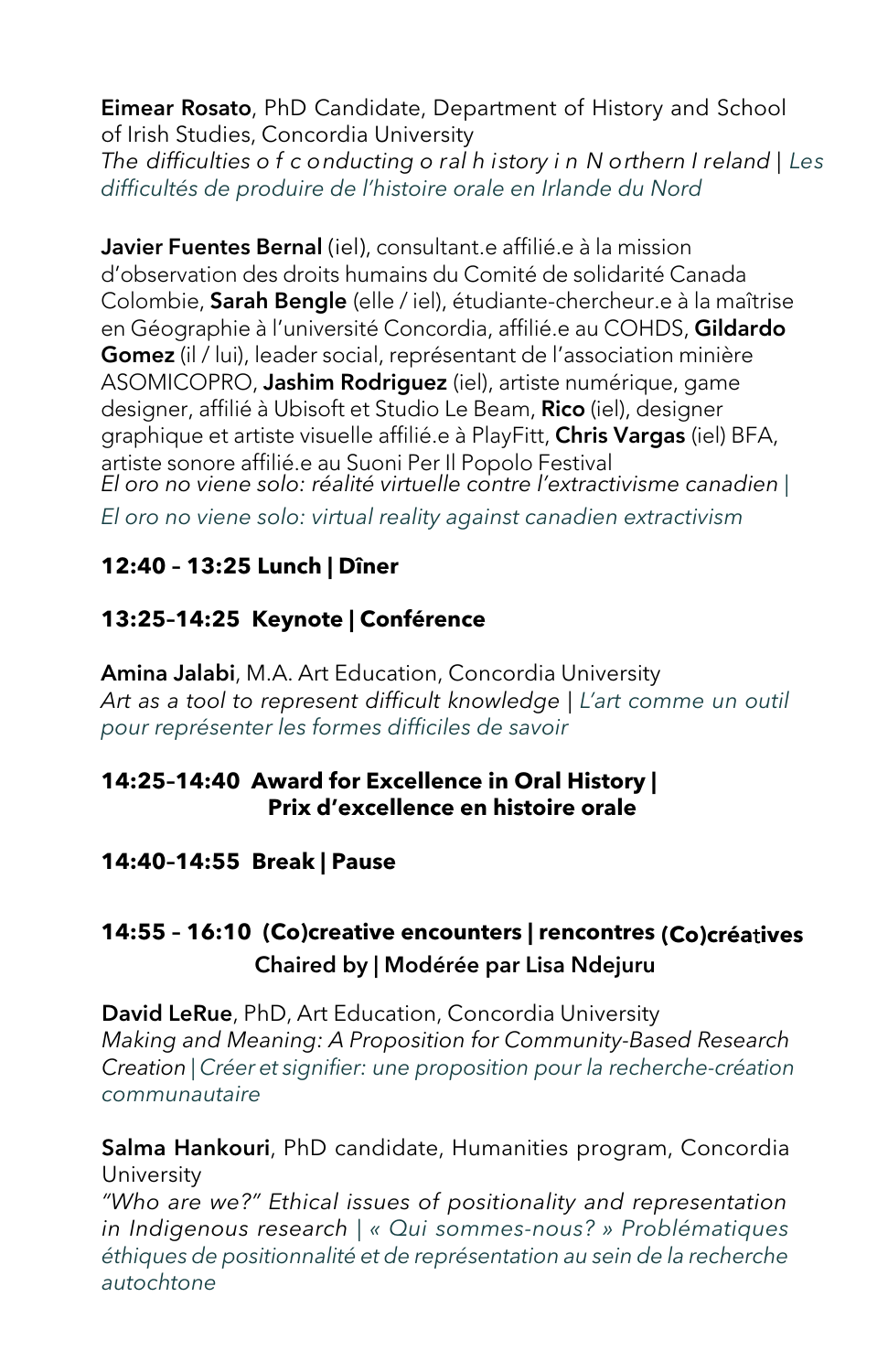Manuela Ochoa Ronderos, PhD Student, Humanities, Concordia University. *From the balso to the cununo | Du balso au cununo*

#### **16:10 – 16:25 Break | Pause**

#### **16:25 – 17:25 Subversive practices | Pratiques subversives** Chaired by | Modérée par Luis Sotelo Castro

Adela Goldbard, PhD student, Humanities, Concordia University, , with the voice of **Josue Moncada** 

*Unceasing Darkness: Oral History Performance as Decolonial Subversion | Noirceur interminable: performance d'histoire orale comme méthode de subversion décoloniale*

Amanda Gutierrez, PhD student, Humanities, Concordia University *Xeno Walk, an Augmented Reality Soundwalk of Feminist Collectivity | Promenades Xeno, une marche sonore de réalité amplifiée par des collectifs féministes*

Teresa Braun,, Ph.D. student, Humanities, Concordia University *Virtual Queerality | Queeritude virtuelle* 

#### **17:25 – 17:30 Closing remarks | Mot de la fin**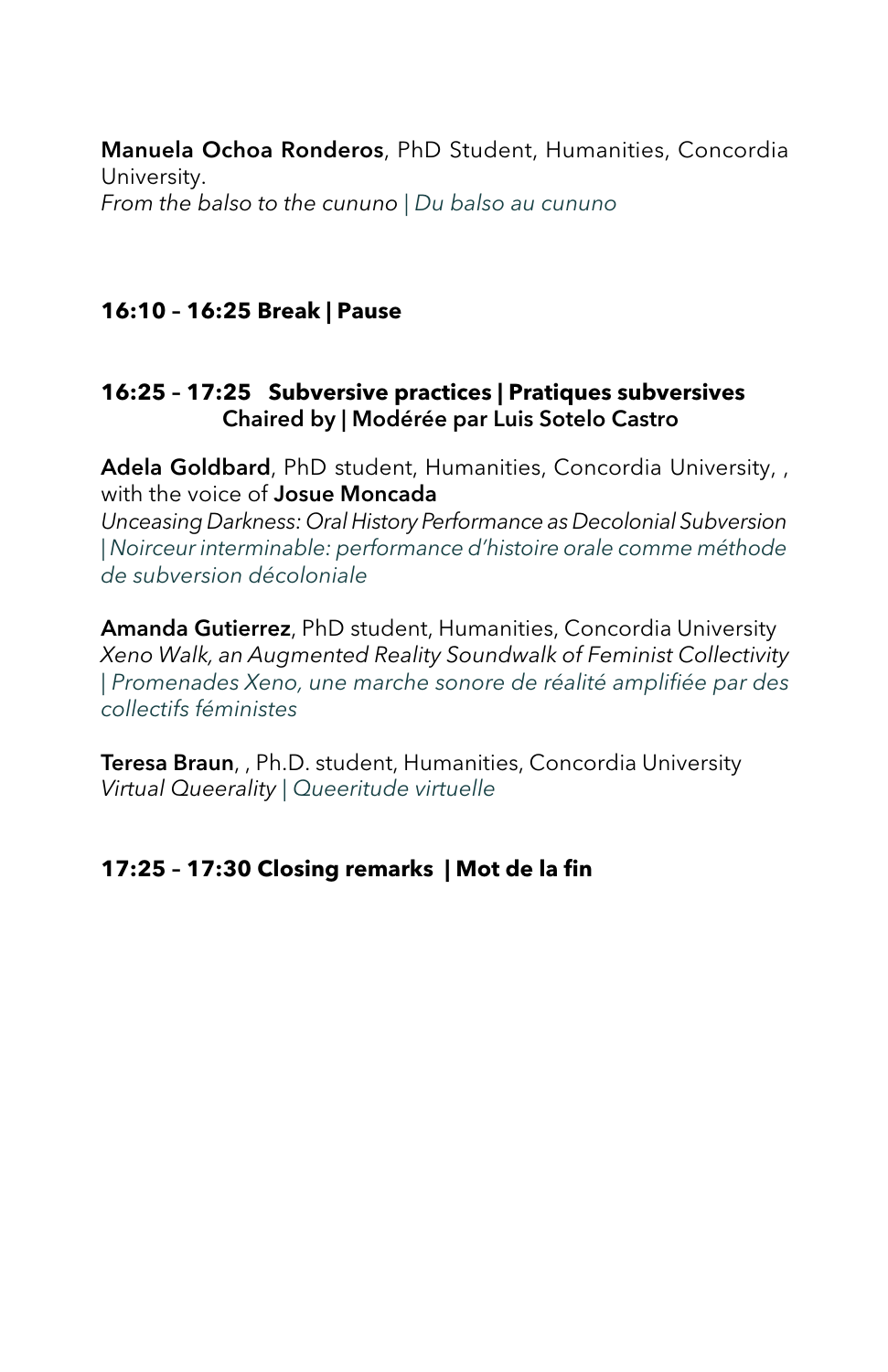#### **Research-Creation Exhibit | Expo Recherche-Création**

**Teresa Braun**, Ph.D. student, Humanities, Concordia University *Virtual Queerality (2022)*

**Javier Fuentes Bernal, Jashim Rodriguez, Sarah Bengle, Rico,**  and **Chris Vargas**  *El oro no viene solo (in progress)*

**Amanda Gutierrez**, Ph.D. student, Humanities, Concordia University *Xeno Walk, an Augmented Reality Soundwalk of Feminist Collectivity 2021-22*

**Mayra Jucá** and **Sérgio Péo**, Center for the Research and Documentation of Contemporary Brazilian History, Fundação Getúlio Vargas (FGV) in Rio de Janeiro *Dialogues over Pira (1972-2022)*

**Veronica Mockler**, M.A. Student in Fine Arts, Individualized Program, Concordia University *Person in Common (2021)*